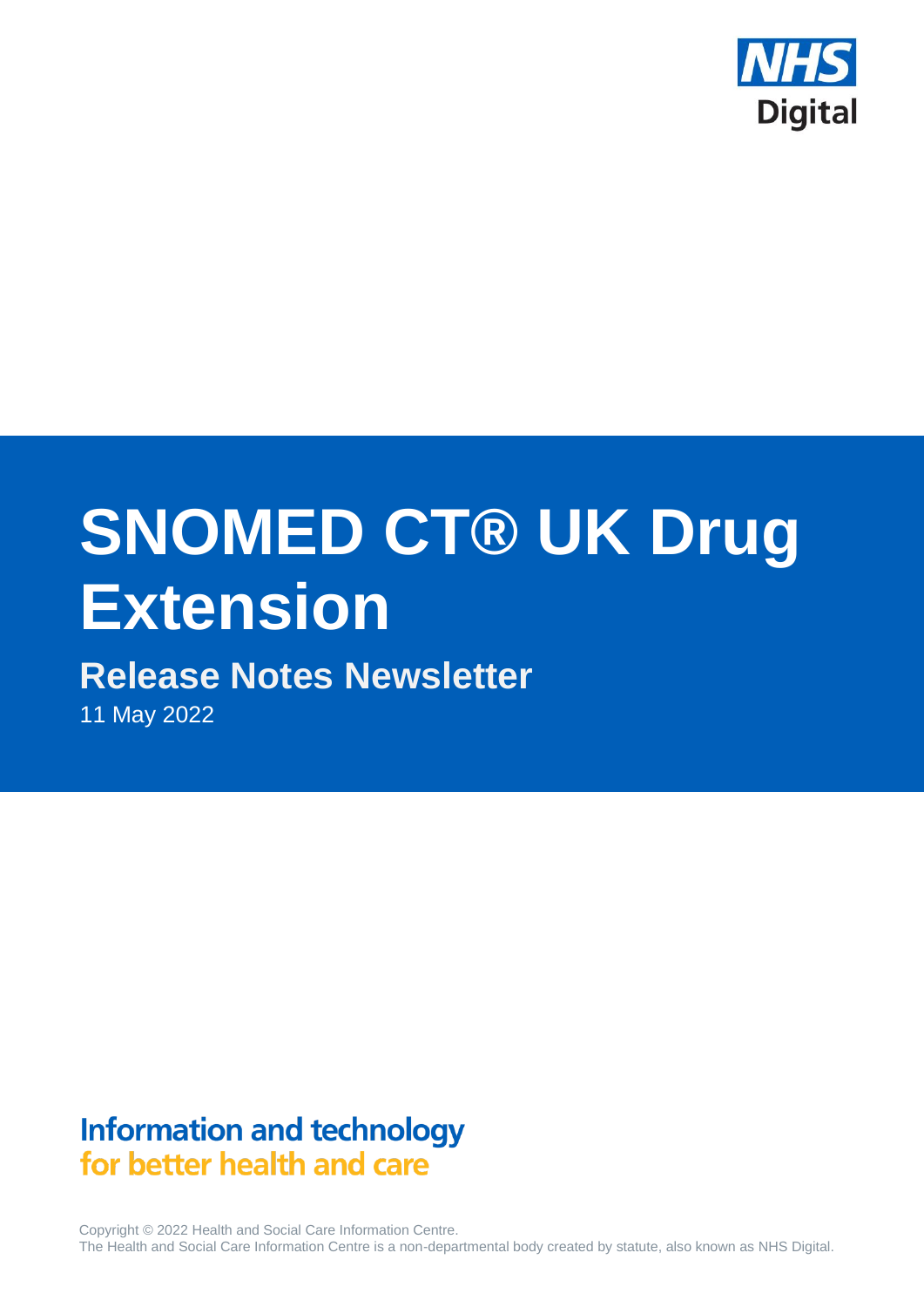## This document covers the data provided in Release Format 2 (RF2) of SNOMED CT

The Release Notes Newsletter has been constructed to add further clarification to some dm+d content that has been identified as requiring such (due to e.g. differences between dm+d approach and that of current drug catalogues) and to communicate changes to the release and forthcoming changes to future releases.

This document is intended to be adjunct to, not a replacement, for other documentation already available, and should be read in conjunction with current published dm+d documentation available through the 'dm+d resources' section of the [dm+d website.](https://www.nhsbsa.nhs.uk/pharmacies-gp-practices-and-appliance-contractors/dictionary-medicines-and-devices-dmd) SNOMED CT UK Edition [notices and known issues](https://hscic.kahootz.com/connect.ti/t_c_home/view?objectId=14224752) are published on [Delen,](https://hscic.kahootz.com/connect.ti/t_c_home) the NHS Digital terminology and classifications collaboration site.

All queries (omissions, perceived inaccuracies etc) about this document should be directed to the NHS Digital, Standards Delivery helpdesk [\(information.standards@nhs.net\)](mailto:information.standards@nhs.net).

Please note:

- The content of this document is intended to support implementation and usage of dm+d and is not a replacement for good system design.
- This document will be subject to update further to user feedback and any changes to dm+d content or structure.
- Whilst the first section may see little change (but see note above) the final sections detail changes and forthcoming changes to specific releases and content will therefore be updated with each release.

\*This document is designed to support dm+d content in general but specifically the SNOMED CT<sup>1</sup> UK Drug Extension. For more information about all components and releases relating to dm+d see the [dm+d website](https://www.nhsbsa.nhs.uk/pharmacies-gp-practices-and-appliance-contractors/dictionary-medicines-and-devices-dmd)

<sup>1</sup> SNOMED® and SNOMED CT® are registered trademarks of the International Health Terminology Standards Development Organisation (IHTSDO®) [\(www.snomed.org\)](http://www.snomed.org/). SNOMED CT® was originally created by the College of American Pathologists.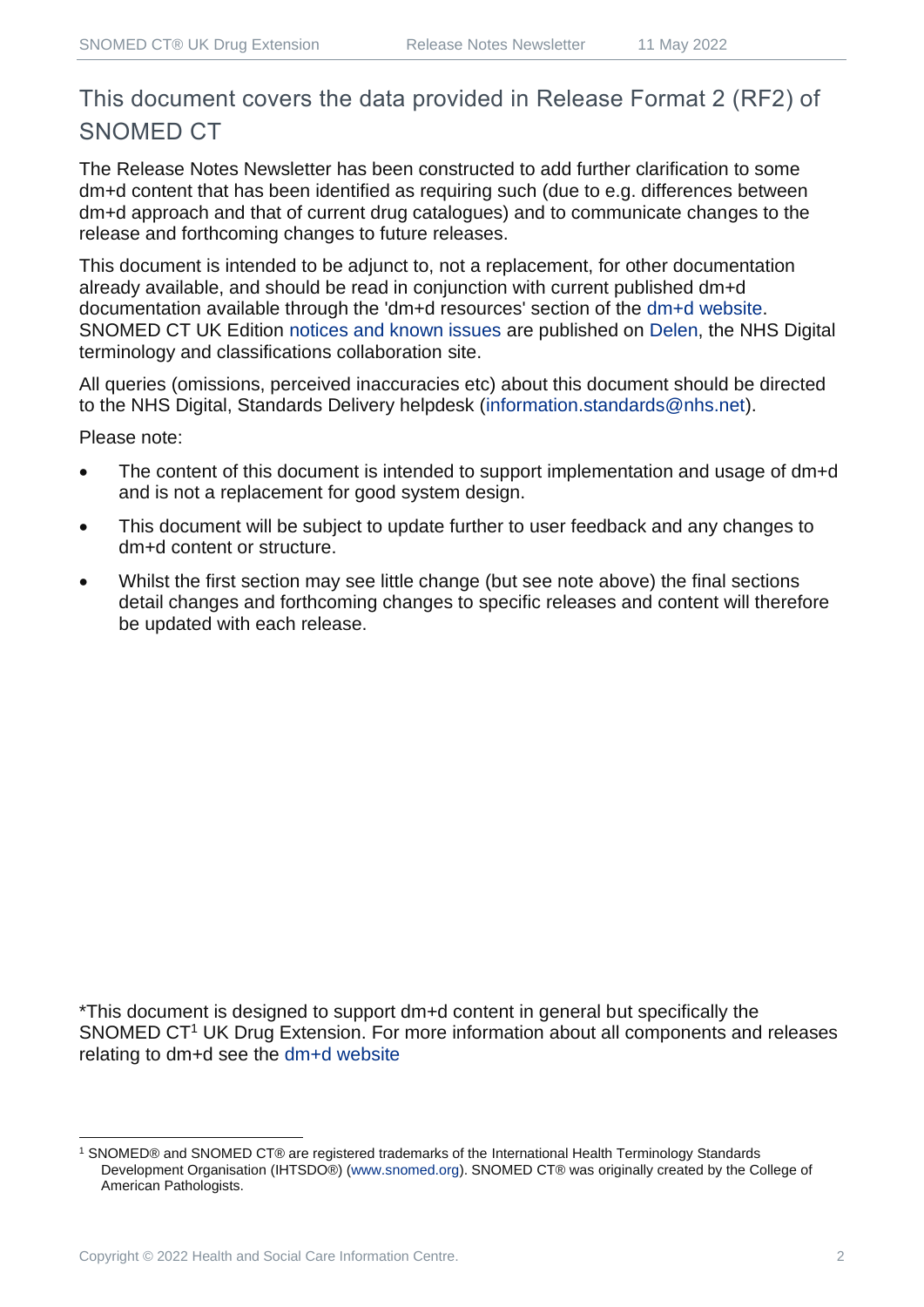### COPYRIGHT

- This material includes SNOMED Clinical Terms® (SNOMED CT®) which is used by permission of the International Health Terminology Standards Development Organisation (IHTSDO). All rights reserved. SNOMED CT®, was originally created by The College of American Pathologists. "SNOMED" and "SNOMED CT" are registered trademarks of the IHTSDO.
- The NHS Dictionary of Medicines and Devices (dm+d) has been developed and is delivered through a partnership between the Health and Social Care Information Centre [\(digital.nhs.uk\)](https://digital.nhs.uk/) and the NHS Business Services Authority [\(https://www.nhsbsa.nhs.uk/nhs-prescription-services\)](https://www.nhsbsa.nhs.uk/nhs-prescription-services)

## DISCLAIMER

The Health and Social Care Information Centre<sup>2</sup> (HSCIC) accepts no liability for loss of data or for indirect or consequential losses, which is not the result of the negligence of the HSCIC and liability for such losses is hereby expressly excluded.

No warranty is given by the HSCIC, the Department of Health and Social Care or the International Health Terminology Standards Development Organisation as to the accuracy and comprehensiveness of SNOMED CT. All conditions, warranties, terms and undertakings, express or implied, whether by statute, common law, trade practice, custom, course of dealing or otherwise (including without limitation as to quality, performance or fitness or suitability for purpose) in respect of SNOMED CT are hereby excluded to the fullest extent permissible by law.

<sup>&</sup>lt;sup>2</sup> The Health and Social Care Information Centre is a non-departmental body created by statute, also known as NHS Digital.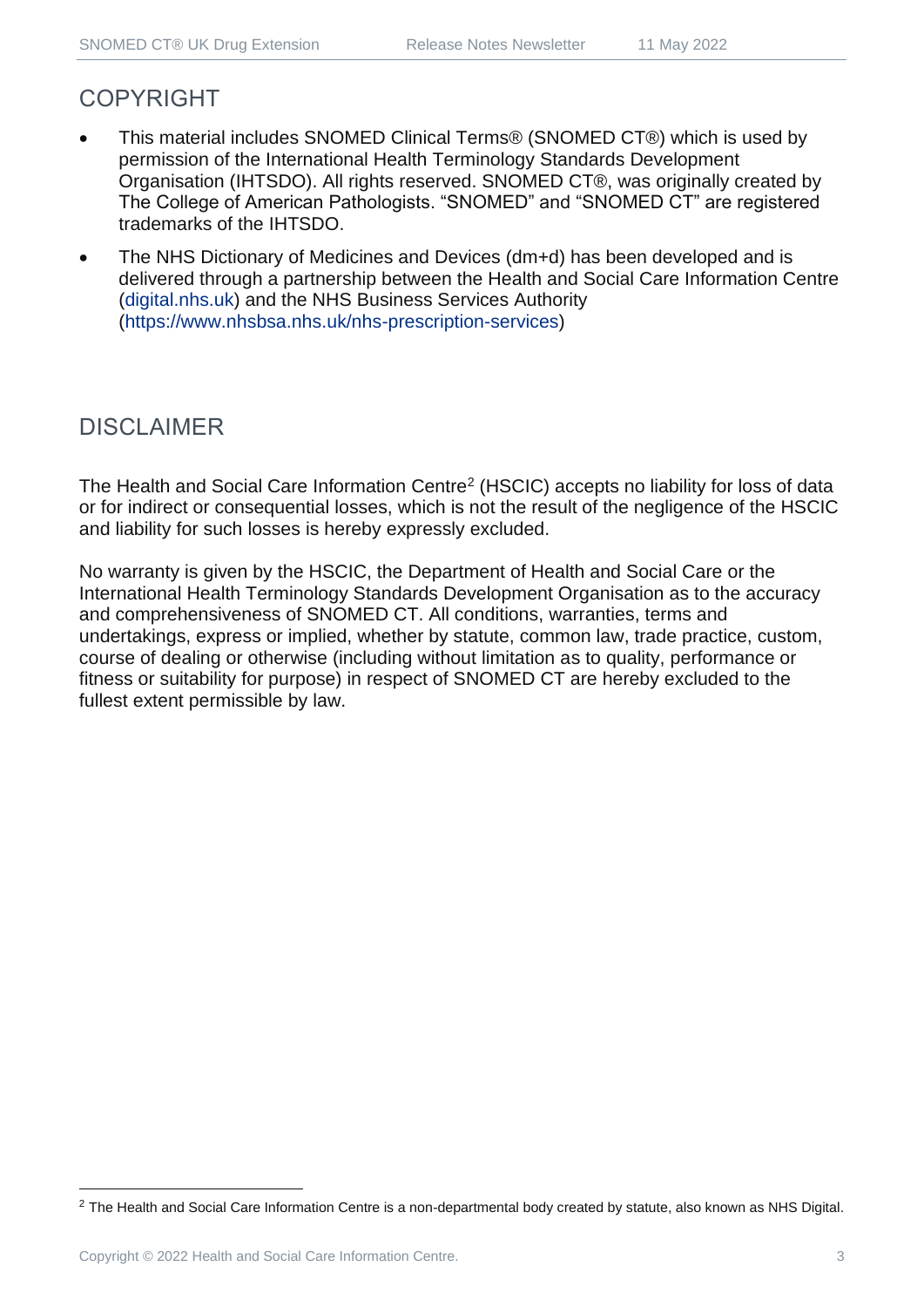# **1 Comments on current content:**

## **1.1 Dose forms**

With respect to Editorial Policy it is important to emphasise:

#### **1.1.1 Patches**

- Strength is usually expressed as the amount of 'active drug' (by weight) released over x hours (e.g. per hour or per 24 hours)
- The intended duration of usage of a patch is not identified at VMP or AMP level i.e. a transdermal estradiol patch releasing 50mcg/24hours would be represented by the same VMP whether it is intended for twice weekly usage or weekly usage
- No distinction is made to differentiate the type of drug reservoir utilised although this may be relevant in certain off-license indications.

#### **1.1.2 Injections**

Due to the need to add more information to the dose form in dm+d injections are expressed as e.g. powder and solvent for injection etc rather than merely injection. However, the need to pick a dose form of this complexity may be prohibitive in secondary care prescribing where the prescriber merely wishes to prescribe an 'injection'.

Within the guidance for secondary care there is outlined the means for prescribers to prescribe at the more abstract level (injection). Please refer to the Secondary Care Implementation Guidance for details, in the 'Implementation Guidance' section of the [dm+d](https://www.nhsbsa.nhs.uk/pharmacies-gp-practices-and-appliance-contractors/dictionary-medicines-and-devices-dmd)  [website.](https://www.nhsbsa.nhs.uk/pharmacies-gp-practices-and-appliance-contractors/dictionary-medicines-and-devices-dmd)

#### **1.1.3 Injections for intraspinal use**

Injections licensed for intraspinal administration are not differentiated at VMP level in dm+d. In addition a number of products that may be given by this route are unlicensed specials. For prescriptions requiring a product to be given by these high risk routes it is necessary that the suitability of the product to be administered is confirmed at the point of dispensing and/or administration.

#### **1.1.4 Alcoholic vs aqueous gels**

The base used in cutaneous products is not identified at VMP level in dm+d. This may mean that in order to specify a patients requirements more specifically prescribing at AMP level is more appropriate.

For example:

• Benzoyl peroxide 5% gel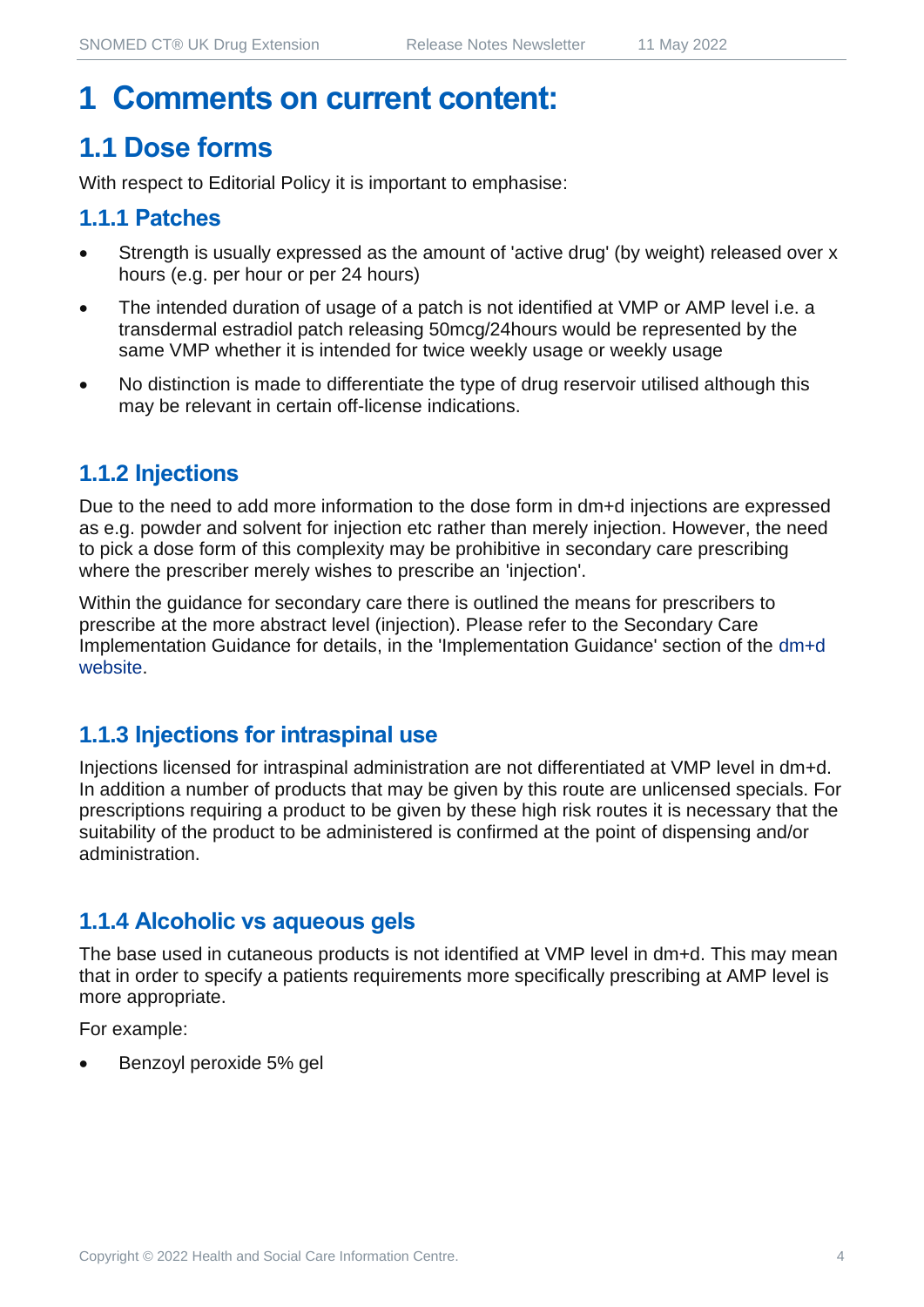## **1.2 Editorial Policy**

#### **1.2.1 Preservative Free**

The preservative free flag is used to denote the absence of preservative in preservative free *eye drops* only.

Please note:

- the setting of this flag only confirms that preservative is absent from the VMP; a null value does not necessarily indicate that it is present
- **The flag is not applied to any other dose form** i.e. intra-spinal injections are not distinguished (see note above).

#### **1.2.2 Route of administration**

Information on route of administration is provided at VMP level. The information is only provided as a support for decision support and not intended to inform clinicians on usage.

At VMP level routes are merely a superset of the linked AMP licensed routes.

#### **1.2.3 Inclusion of Unit of Measure at VMP**

Semantic normal form patterns for VMP descriptions in dm+d follow the pattern:

**Name Strength** Modification(s) **Form Unit dose** xxx-free(s)

Following this pattern would mean for tablets, capsules etc full description would be:

Atenolol 25mg tablets 1 tablet

To retain these full descriptions would make the descriptions unsuitable for use in a human interface. Therefore the unit dose is left implied (Atenolol 25mg tablets).

There are instances however where the form is insufficiently precise to describe the product and therefore the unit dose is included in the name. These instances include:

The form injection does not fully describe a product therefore the name is qualified with the unit dose form for example: ampoules, vials, pre-filled syringes etc.

E.g. Furosemide 50mg/5ml solution for injection ampoules.

• Other unit dose examples include: Budesonide 250micrograms/ml nebuliser liquid 2ml unit dose vials, Carbenoxalone 1% granules 2g sachets, Benorilate 2g granules sachets.

*See dm+d Editorial Policy for full examples and exceptions to this rule.*

#### **1.2.4 The use of Fully Specified Names and Preferred Terms**

The semantic representation of concepts in dm+d (the dm+d name and dm+d description) may be updated in line with changes to dm+d Editorial Policy, changes to the product name itself or to supplier names. Within the SNOMED CT UK Drug Extension the current dm+d derived description for the core concept classes of VTM, VMP, VMPP, AMP and AMPP becomes the Preferred Term so a change to the dm+d terms would cause the Preferred Term to be updated.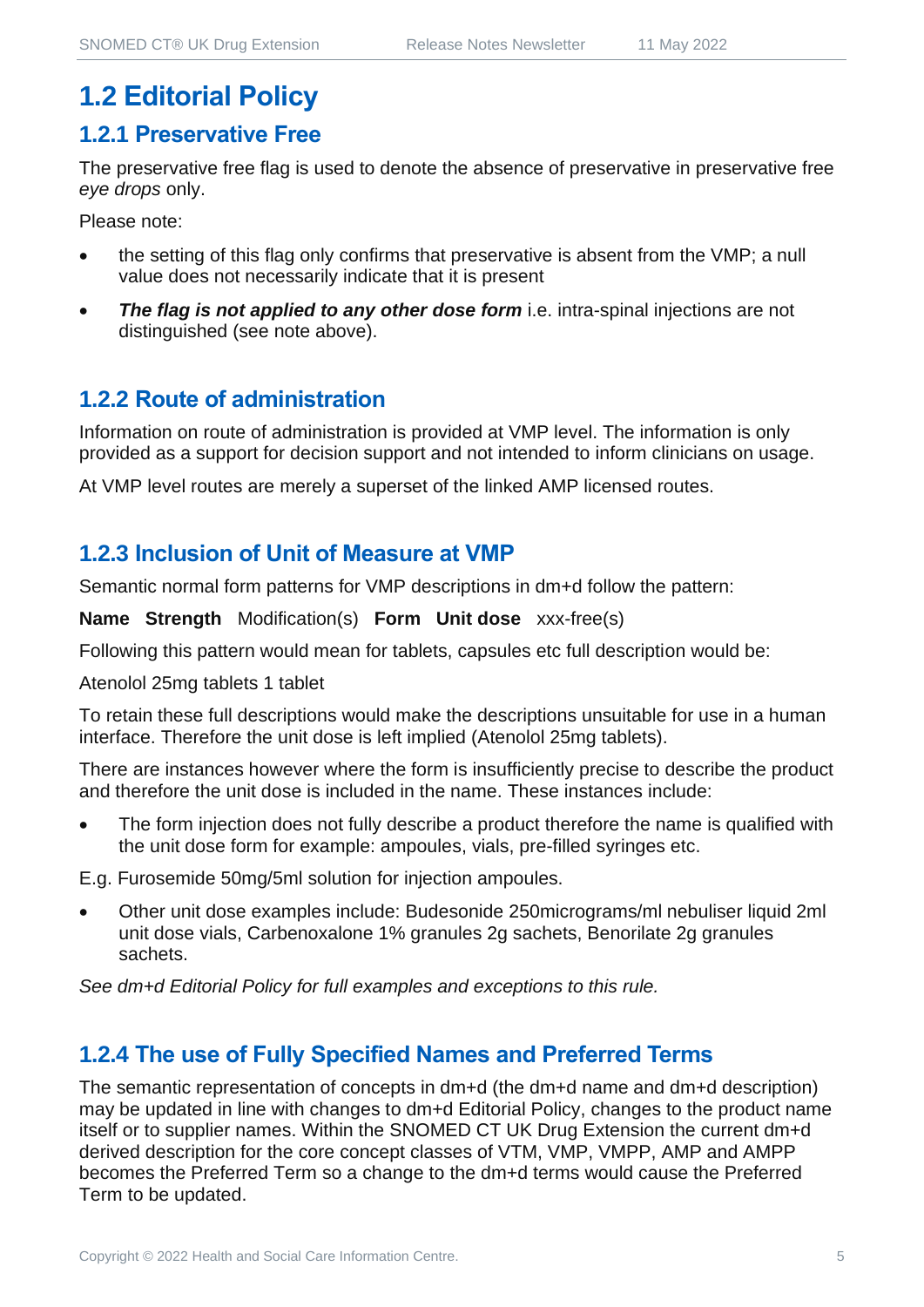Fully Specified Names in SNOMED CT will generally remain unchanged<sup>3</sup>. The differences in Editorial policies between SNOMED CT and dm+d mean that there will be instances where there is a mismatch between the Preferred Term and the Fully Specified Name.

#### **1.2.5 Mechanisms for specifying Descriptions for use in the UK Edition of SNOMED CT- Realm Language Refsets**

A combination of factors such as professional preference, clinical safety & data schema conformance require the use of some supplementary mechanism for Specifying SNOMED CT Descriptions applicable to the UK Edition of SNOMED CT.

From the October 2011 UK Edition, in RF1 an NHS Realm Description Subset was published. With the deprecation of RF1 this is replaced by the National Health Service realm language reference set published in two parts. The "Pharmacy part" as published in the SNOMED CT UK Drug extension and its 'Clinical part' partner in the UK Extension. Together these two encompass the entire SNOMED CT description content and identifies the preferred term to be used in the NHS realm for all SNOMED CT concepts.

In RF2 the refset can be found in the location Refset\Language. National Health Service realm language reference set (pharmacy part) refset ID 999000691000001104

National Health Service realm language reference set (clinical part) refset ID 999001261000000100

#### **1.2.6 Concept Status in dm+d vs Concept status in SNOMED CT**

Where concepts are created in dm+d and an identifier from the SNOMED CT International Release is not available at that time a SNOMED CT UK Drug Extension identifier is allocated. This is released in the dm+d XML data.

When the dm+d concepts are subsequently used to create the SNOMED CT UK Drug Extension it may be that the dm+d derived concept is determined to be a duplicate of a concept now available in the SNOMED CT International Release. In these instances the dm+d derived concept is given a retired status with a relationship to the SNOMED CT International Release concept. In the XML data the dm+d derived concept may remain valid with its original identifier for some time.

There may be instances where a SNOMED CT identifier from the International Release has been allocated to a concept within dm+d and this is subsequently discovered to be inappropriate for the dm+d concept. In this instance the SNOMED CT identifier from the International Release will appear in the dm+d XML format data as a previous identifier. These identifiers from the International Release will appear in the SNOMED CT UK Drug Extension with a status of current.

<sup>3</sup> From the SNOMED CT Technical Reference Guide for the FullySpecifiedName:

Changes in presentation such as changed capitalization, punctuation, spelling or revision due to changes in agreed presentation style are permitted as long as they do not change the specified meaning of the Concept. Some changes to the semantic type shown in parentheses at the end of the FullySpecifiedName may also be considered minor changes if the change in hierarchy does not alter the Concept's meaning.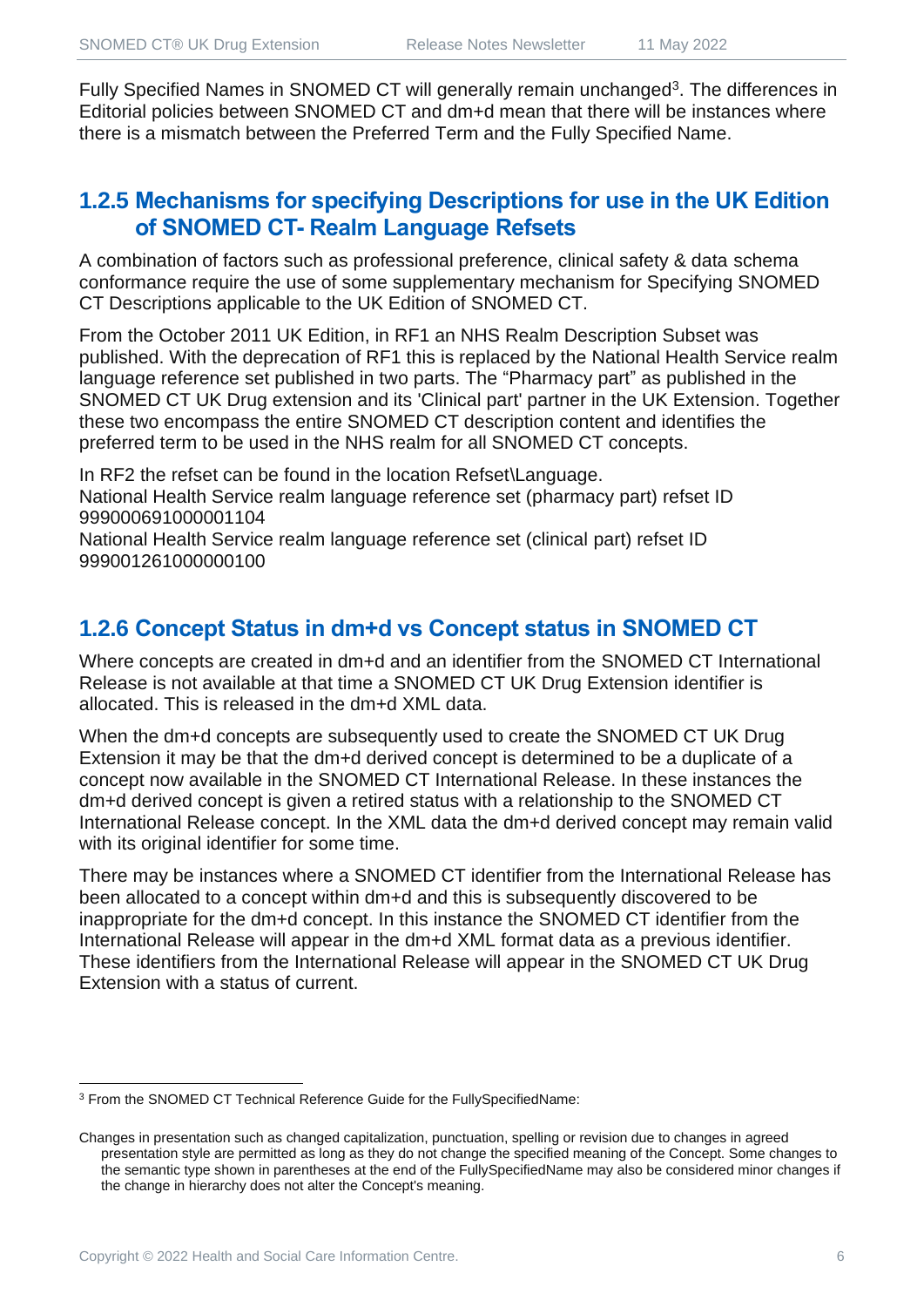## **1.3 Specific Products**

#### **1.3.1 Morphine and Tramadol modified release products**

Because there are no pharmacopoeial standards for oral modified release preparations 12 and 24 hour modified release morphine products are not distinguished at VMP level in dm+d. The same applies to the modified release tramadol products.

Two subsets are provided with the SNOMED CT release distinguishing related AMPs according to current licensed indications. For products where licensed indications are not available, for example, where wholesalers may provide products from several manufacturers and SPCs are not available these products will not be included in the 12 and 24 hour modified release subsets.

Explanation of how these subsets can be utilised within a prescribing framework can be found in the Secondary Care Implementation Guidance, in the 'Implementation Guidance' section of the [dm+d website.](https://www.nhsbsa.nhs.uk/pharmacies-gp-practices-and-appliance-contractors/dictionary-medicines-and-devices-dmd)

#### **1.3.2 Valproic acid vs valproate semisodium**

We have taken advice and clinically the active moiety for these products is the same and so they are not differentiated at VMP level. The two brands available have different indications so it may be necessary for the prescriber to specify the brand required to ensure they are prescribing within the details of the product license.

This may be an issue for other products such as cyproterone acetate where two brands exist with different indications for use.

#### **1.3.3 Concentrate and 'High Strength' Morphine and Methadone**

dm+d does not identify concentrate or 'high strength' morphine or methadone products as such in the VMP term. Consideration should be given to how these products are displayed in picking lists to reduce the risk of mis-selection where multiple strengths are available.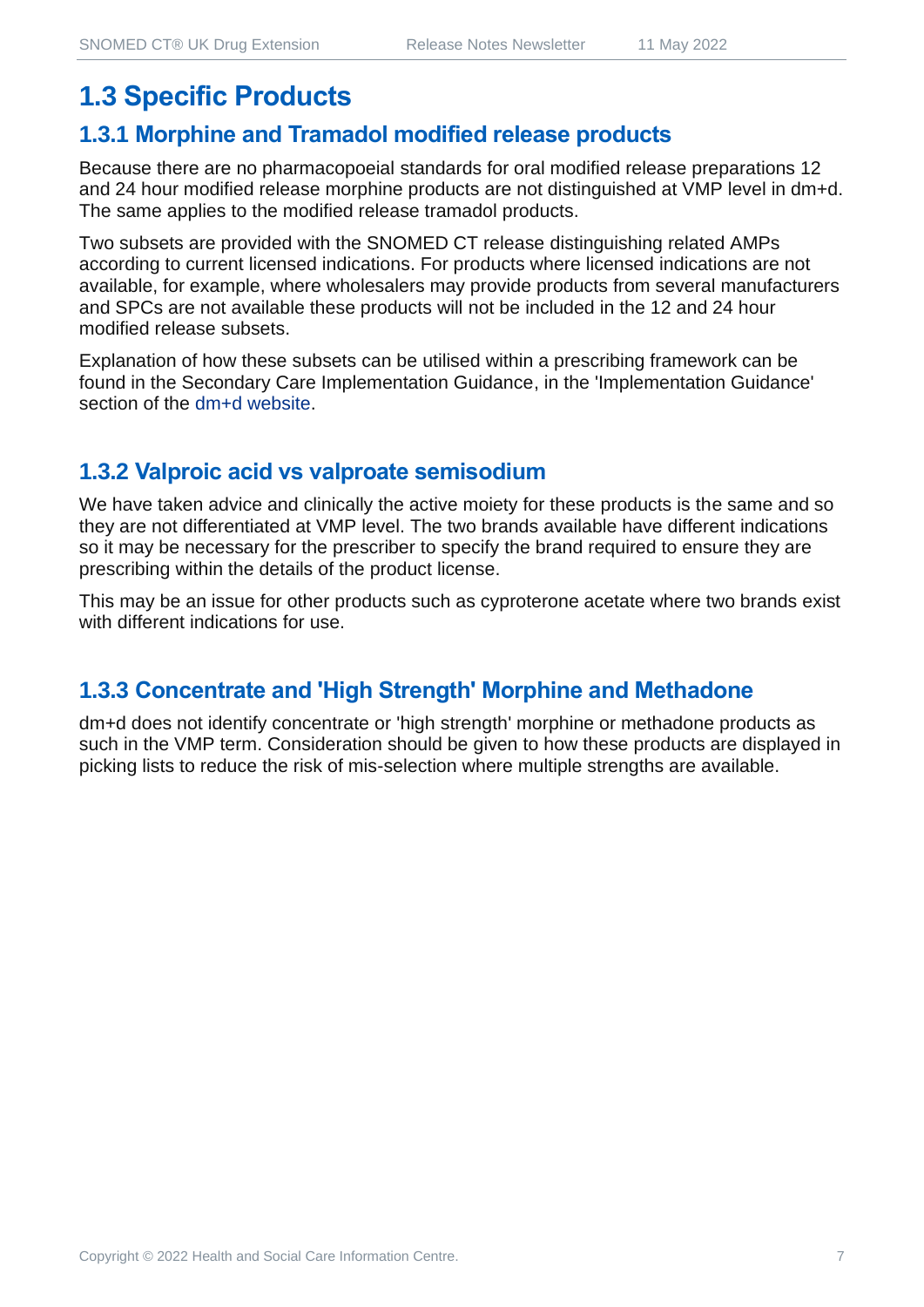## **1.4 Other Information**

#### **1.4.1 Duplicated SNOMED IDs**

It is a basic principle of terminology that concept identifiers should not be reused. Due to a process error in 2006 a small number of SNOMED IDs were issued twice in dm+d. The concepts bearing these duplicated identifiers have all been invalidated and license holders were notified at the time. However it is recognised that since that time a number of new licenses have been issued and so a list of the duplicated identifiers and the terms is provided here for information.

| ID                                  | dmd_name                                                                                               | conceptType |
|-------------------------------------|--------------------------------------------------------------------------------------------------------|-------------|
| 9854411000001103                    | Smartflow drainable night drainage bag NB2 2litre, AMPP<br>120cm tube (Manfred Sauer UK Ltd) 10 device |             |
|                                     | 9854411000001103 Medium chain triglycerides - invalid                                                  | <b>VTM</b>  |
|                                     | 9854511000001104 Calcium + Magnesium                                                                   | <b>VTM</b>  |
|                                     | 9854511000001104 Gel-X tablets (Oakmed Ltd)                                                            | AMP         |
|                                     | 9854611000001100 Ostomy discharge solidifying agents 140 tablet                                        | <b>VMPP</b> |
| 9854611000001100  lchthammol + Zinc |                                                                                                        | <b>VTM</b>  |
| 9854711000001109                    | Gel-X tablets (Oakmed Ltd) 140 tablet                                                                  | <b>AMPP</b> |
| 9854711000001109                    | Amiloride + Cyclopenthiazide - invalid                                                                 | <b>VTM</b>  |
| 9854911000001106                    | Meglumine amidotrizoate + Sodium amidotrizoate<br>- invalid                                            | <b>VTM</b>  |
| 9854911000001106                    | International normalised ratio testing strips 24 strip VMPP                                            |             |

#### **1.4.2 Subset Information**

Information relating to the scope and status of subsets contained in the SNOMED CT UK Drug Extension can now be found at the [Data Dictionary for Care \(DD4C\).](https://dd4c.digital.nhs.uk/dd4c/)

#### **1.4.3 RF2 module dependency**

Several back-dated changes were made to the module dependency reference set (900000000000534007) in the release of 1 April 2017.

Modules effective as at 2016-12-07 and 2017-01-04 that are stated incorrectly as being dependent on modules effective as at 2016-01-31 or 2016-04-01 have had those target effective times corrected to 2016-07-31 or 2016-10-01 respectively.

For effective times 2006-05-01 onwards, dates representing the dependency of the SNOMED CT United Kingdom Edition reference set module (999000031000000106) on the SNOMED CT United Kingdom drug extension module (999000011000001104) have been updated to align with the dates representing the dependency of the SNOMED CT United Kingdom Edition module (999000041000000102) on the SNOMED CT United Kingdom drug extension module (999000011000001104).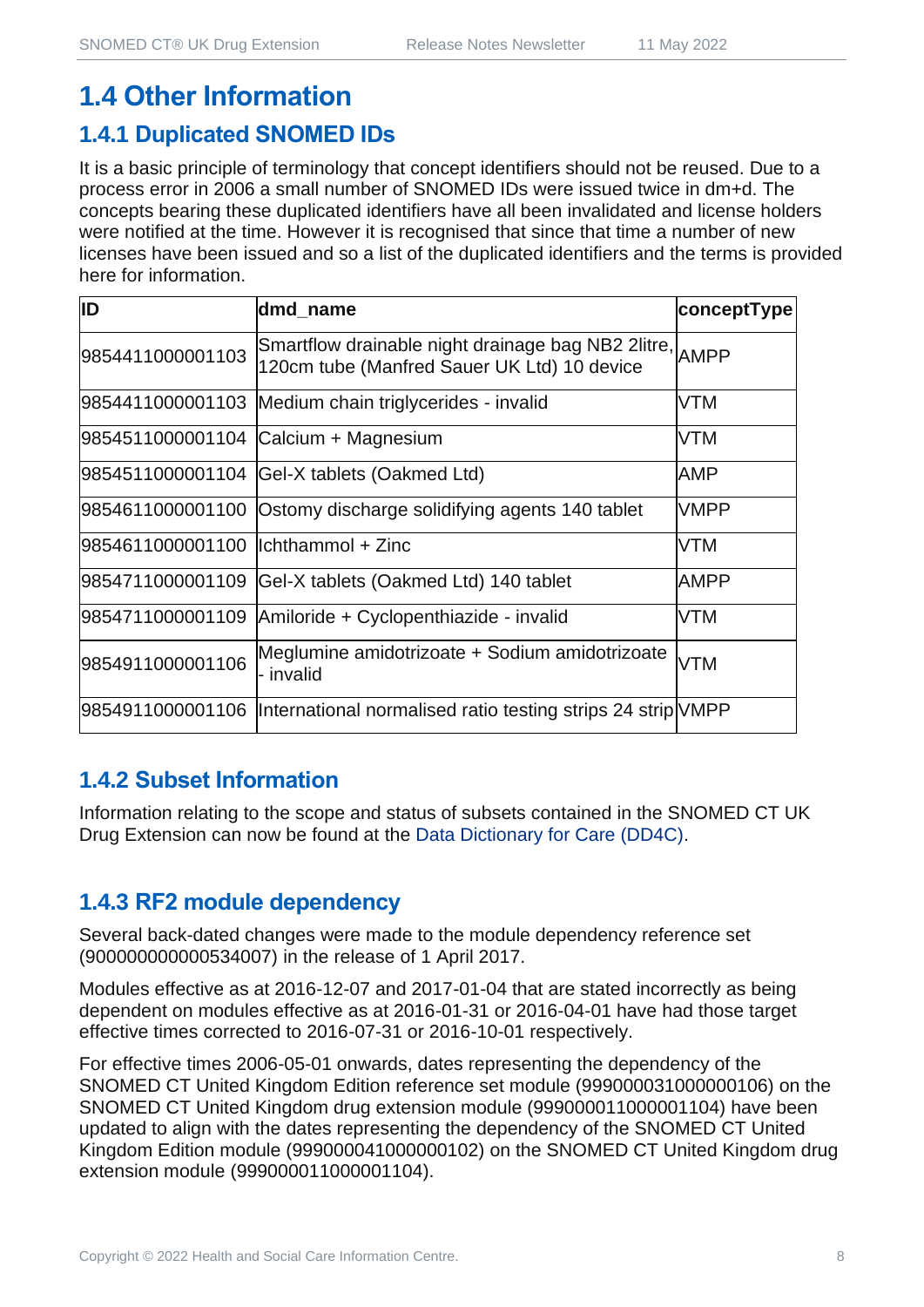For effective times before 2011-04-01, dates representing dependency on the SNOMED CT model component module (900000000000012004) have been updated to align with the single effective date (2002-01-31) of the model component module which remained unchanged during that period.

For effective times before 2004-01-31, in the release of 1 April 2017, dependencies were exhaustively represented. These included the missing immediate dependencies of the SNOMED CT United Kingdom drug extension module (999000011000001104) and of the SNOMED CT United Kingdom drug extension reference set module (999000021000001108) during that period. In the release of 1 April 2018, all dependency entries effective before 2004-01-31 were removed to reflect the SNOMED CT United Kingdom Edition baseline effective time of 2004-01-31.

#### **1.4.4 RF2 association references**

In the release of 21 March 2018, references in the WAS A association reference set (900000000000528000) to an unreleased component (reference effective as at 2015-04-02 and inactivated 2015-04-29) were removed.

In the release of 1 April 2018, references in the MOVED FROM association reference set (900000000000525002) effective as at 2010-03-10, but with a target component effective from 2010-04-01, have had the effective time corrected to 2010-04-01.

In the release of 4 September 2019, NHS Digital released a new dm+d specific association reference set:

• 10991000001109|NHS dictionary of medicines and devices association type reference set|

This refset provides a link between Inactive SNOMED CT concepts that are still in use in dm+d and their Active replacement in the SNOMED CT UK drug Extension release.

#### **1.4.5 NHS dm+d (dictionary of medicines and devices) realm language reference set**

The NHS dm+d realm language reference set has now been fully superseded by the NHS realm language reference set (pharmacy part).

In October 2019 NHS Digital stated their intent to withdraw the NHS dm+d (dictionary of medicines and devices) realm language reference set.

In the 29.1.0 15-Apr-2020 release NHS Digital set every member of the NHS dm+d realm language reference set as Inactive.

The metadata concept 999000671000001103 |National Health Service dictionary of medicines and devices realm language reference set (foundation metadata concept)|

remained Active. It will be inactivated in the 31.5.0 March 2021 release.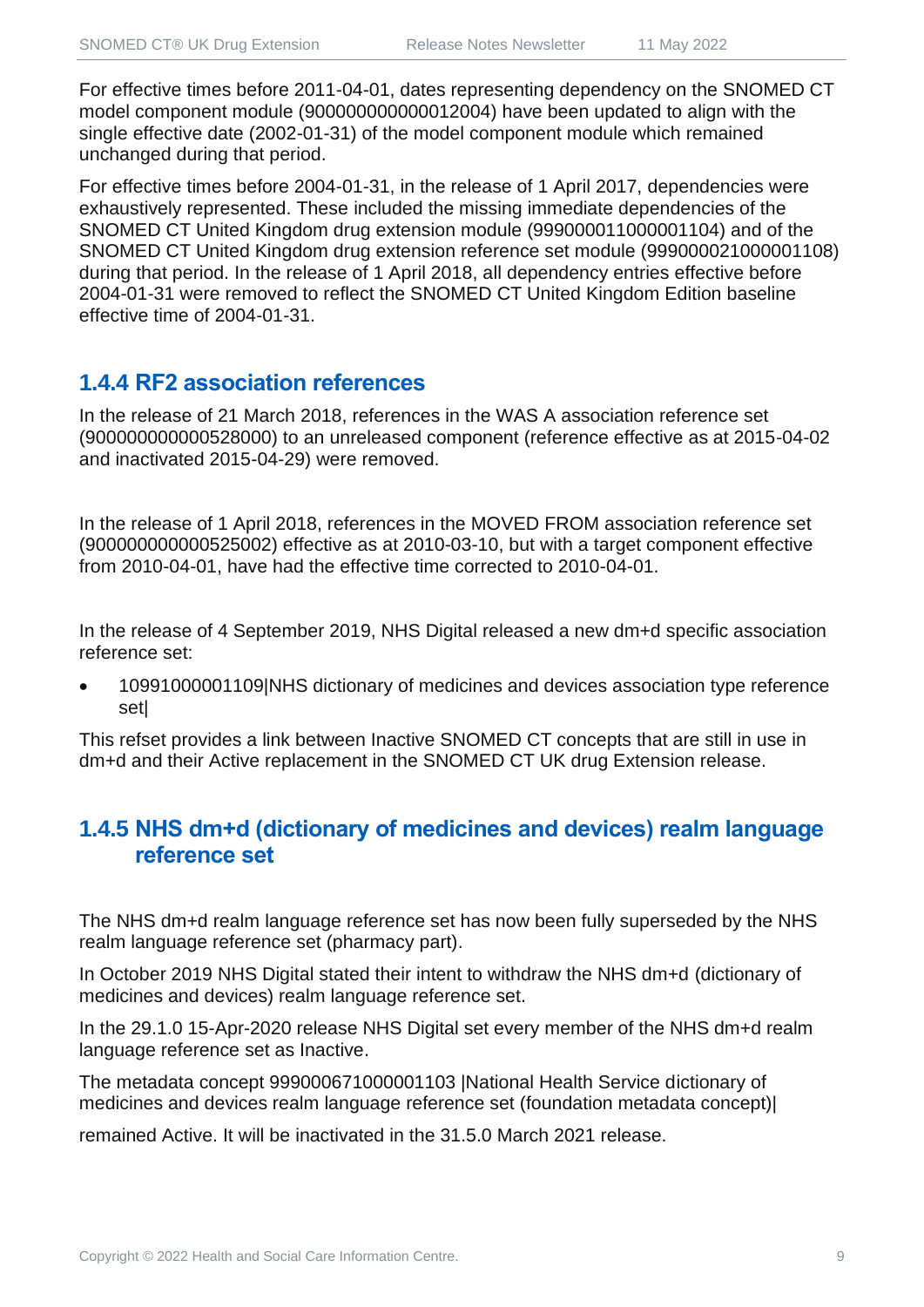## **1.5 Work in Progress**

#### **1.5.1 Medical Devices Dictionary (MDD)**

Work is in progress on expanding the population of medical devices in dm+d.

Currently only those devices reimbursable in Primary Care (appliances) are routinely populated in MDD. Work on the MDD will potentially impact on these appliances with respect to more appliances being described at VMP level and some change in textual descriptions.

More information will be provided as it comes available.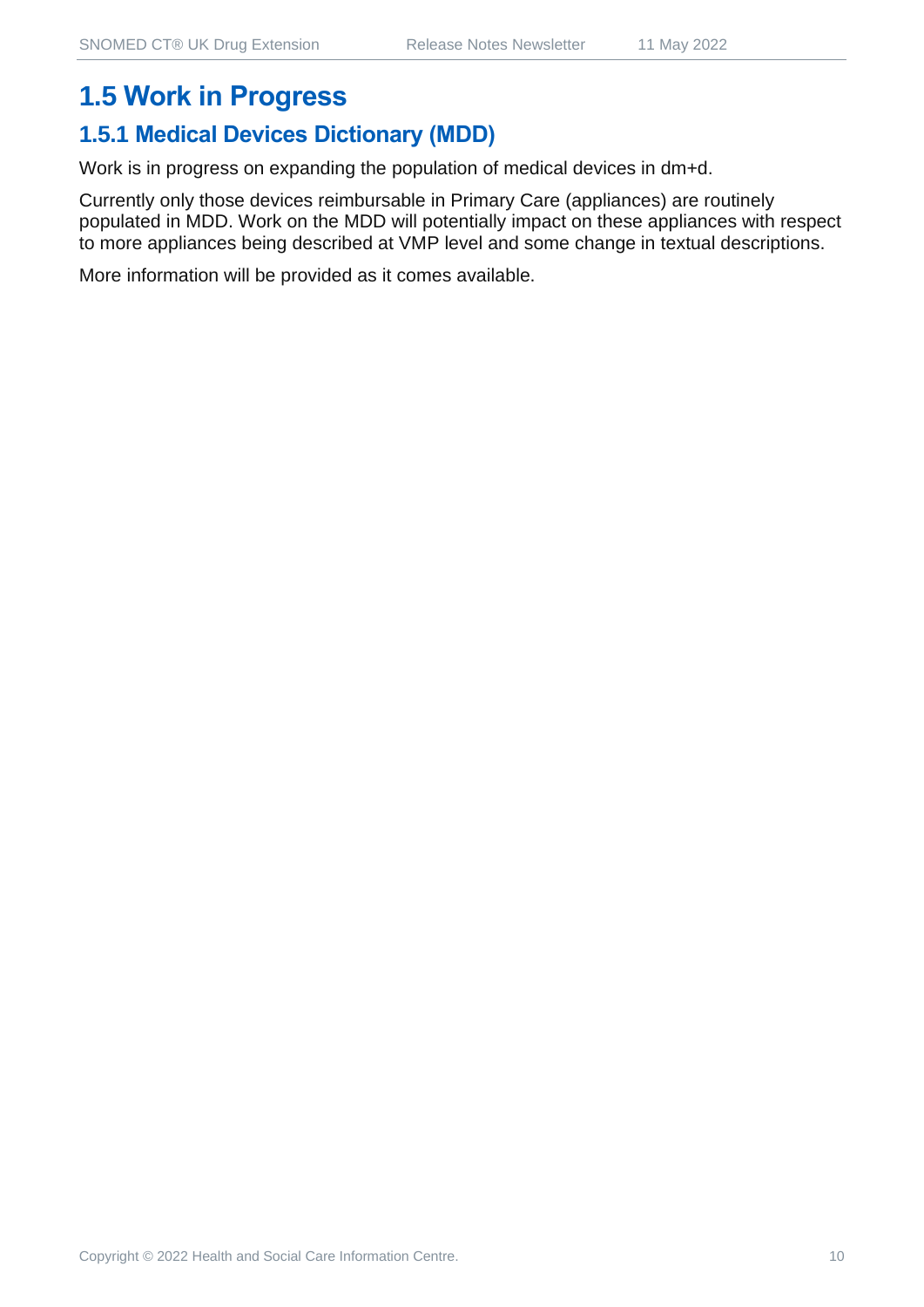#### **Items of note for the 11 May 2022 SNOMED CT UK Drug Extension Release 33.0.0**

The 11 May 2022 release of the SNOMED CT UK Drug Extension includes dm+d weekly data from TRUD release NHSBSA\_5.0.0\_20220502000001. Please see the NHSBSA dm+d subpack on the TRUD website [NHS Dictionary of Medicines and Devices sub-packs page](https://isd.digital.nhs.uk/trud3/user/guest/group/0/pack/6) for further information on extract and distribution dates.

SNOMED CT UK Drug Extension data is published on a four weekly cycle (plus two interim releases to synchronise with the biannual SNOMED CT UK Editions) within the NHS SNOMED sub-pack on the TRUD website [SNOMED CT UK Edition sub-packs page.](https://isd.digital.nhs.uk/trud3/user/guest/group/0/pack/26)

The refset files are supplied as part of the SNOMED CT UK Drug Extension and are updated and released in the same sub-pack.

**This release contains important fixes to refsets that support General Practice Extractions. Suppliers are advised to implement refset updates to get these fixes.** 

#### **Please note change of SNOMED CT UK releases production environment**

As of the 32.11.0 SNOMED CT UK release (Clinical, Drug, and Pathology) NHS Digital are using a new production environment to build the published releases. Whilst this should not cause any significant differences to implementers of SNOMED CT you may notice the following:

- Module dependency is now calculated to show actual dependencies. Previously it showed an idealised dependency tree.
- UK Edition snapshot is now the same across all concurrently released extensions. This is because the UK Edition snapshot now assumes that the final desired Snapshot data build configuration will be [IE + UK Clinical + UK Drug + UK Pathology]. In previous releases, the distributed snapshots were different in each Extension release because they had been calculated to different assumptions about the customer's final target data load configuration, depending on which extension was being published:

a. the UK Edition snapshot published within all UK Drug release bundles had always assumed that UK Clinical and UK Pathology data would always be absent from the customer's final data load

b. the UK Edition snapshot published within all UK Clinical release bundles always assumed that UK Drug and UK Pathology data would always be absent from the customer's final data load

These differences therefore meant that any customer who wanted a final data load configuration that included both UK Clinical and UK Drug had further post-data load work to do

If you find any unexplained differences or errors, please contact us at [information.standards@nhs.net](mailto:information.standards@nhs.net)

#### *The UK Drug Extension documentation is now only available via [Delen](https://hscic.kahootz.com/connect.ti/t_c_home/view?objectId=14540272).*

*The UK Drug Bonus files (ePrescribing and dm+d Parsed files) are now only available on TRUD.*